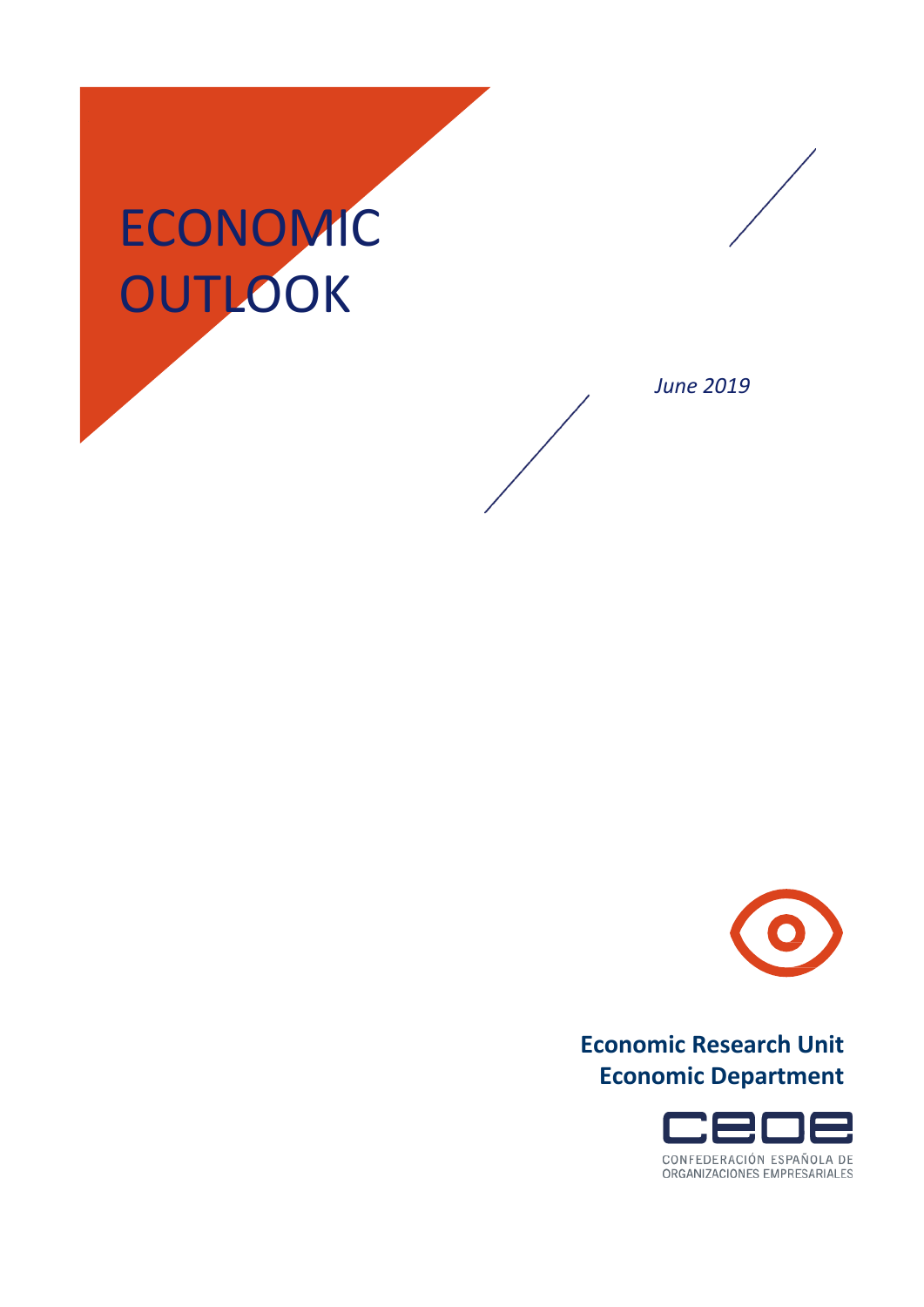## ECONOMIC OUTLOOK

The new chapter on the trade war between the United States and China and its possible extension to Mexico has taken centre stage again in recent weeks, giving rise to high volatility in financial markets. Trade disputes increase scepticism about the evolution of global growth, as pointed out by the European Commission, who estimates that, if protectionism continues to increase, it could take away between 5 and 6 tenths of a percentage point from US and Chinese GDPs. This scenario is coupled with the uncertainty still surrounding the Brexit, the signs pointing to a slowdown in the Chinese economy and some areas of concern in the Eurozone, such as Italy, for example, due to its public debt and its government's euroscepticism, or the possibility of a further slowdown in Germany.

This scenario has an effect on the monetary policy implemented by central banks. The Fed has opened the possibility of a rate cut in the US, changing the monetary policy bias from neutral (in place since the beginning of the year) to downward. With regard to the European Central Bank, it has extended the period in which interest rates will remain unchanged until the first half of 2020. It has even mentioned that it is willing to re-use certain instruments, such as interest rate cuts if an adverse scenario gains strength, or resume its asset-purchasing programmes. With this new monetary policy bias, financial markets reacted by halting the falls accumulated in previous weeks.

Sources of uncertainty are still many and varied and, as a result, international investors prefer safe-haven securities, including sovereign bonds, the Swiss franc, gold and Japanese assets, and they have chosen to sell in most financial markets (May ends with widespread losses). The escalation of trade tension between the US and China, which began at the beginning of May with the establishment of new tariffs, has taken its toll on Wall Street, which closed last May with losses in all three indices, something that had not happened since May 2010. In the case of Spanish Stocks, the impact has been greater due to the commercial retaliation raised by the US on Mexico, a relevant market for some of the large Spanish companies. In the end, it seems that the US government will not impose the 5% tariff (a percentage that could gradually increase to 25% in October) on all imports from Mexico, after having reached an agreement on immigration. This has given some breathing room to stock markets which, also helped by the more moderate tone expressed by central banks, are recovering the losses accumulated in May.

Meanwhile, sovereign bond interest rates continue to fall. Spanish bonds reached an all-time low (below 0.60%), as did French bonds, while the Netherlands settled in negative interest rates. In fact, interest for the 10-year US bond may be set below 2% for the first time since the end of 2016.

These favourable financial conditions are one of the reasons behind the dynamism of the Spanish economy, which, at the beginning of 2019, is higher than that of our main European partners, despite the fact that the effects attributable to international trade are similar. The difference lies, therefore, on the strength of domestic demand. Thus, GDP continued to register notable activity growth rates (GDP grew 0.7% quarter-on-quarter in Q1, 2.4% year-on-year) and employment continued to increase at a good pace, close to 3%, according to the number of people registered with the Social Security. Fundamentals remain solid, thanks to the reforms that have been carried out in recent years, which have improved the resilience of the economy. In addition, certain imbalances have remained subdued (indebtedness, public deficit) and others have experienced a correction (external deficit, unemployment reduction and inflation).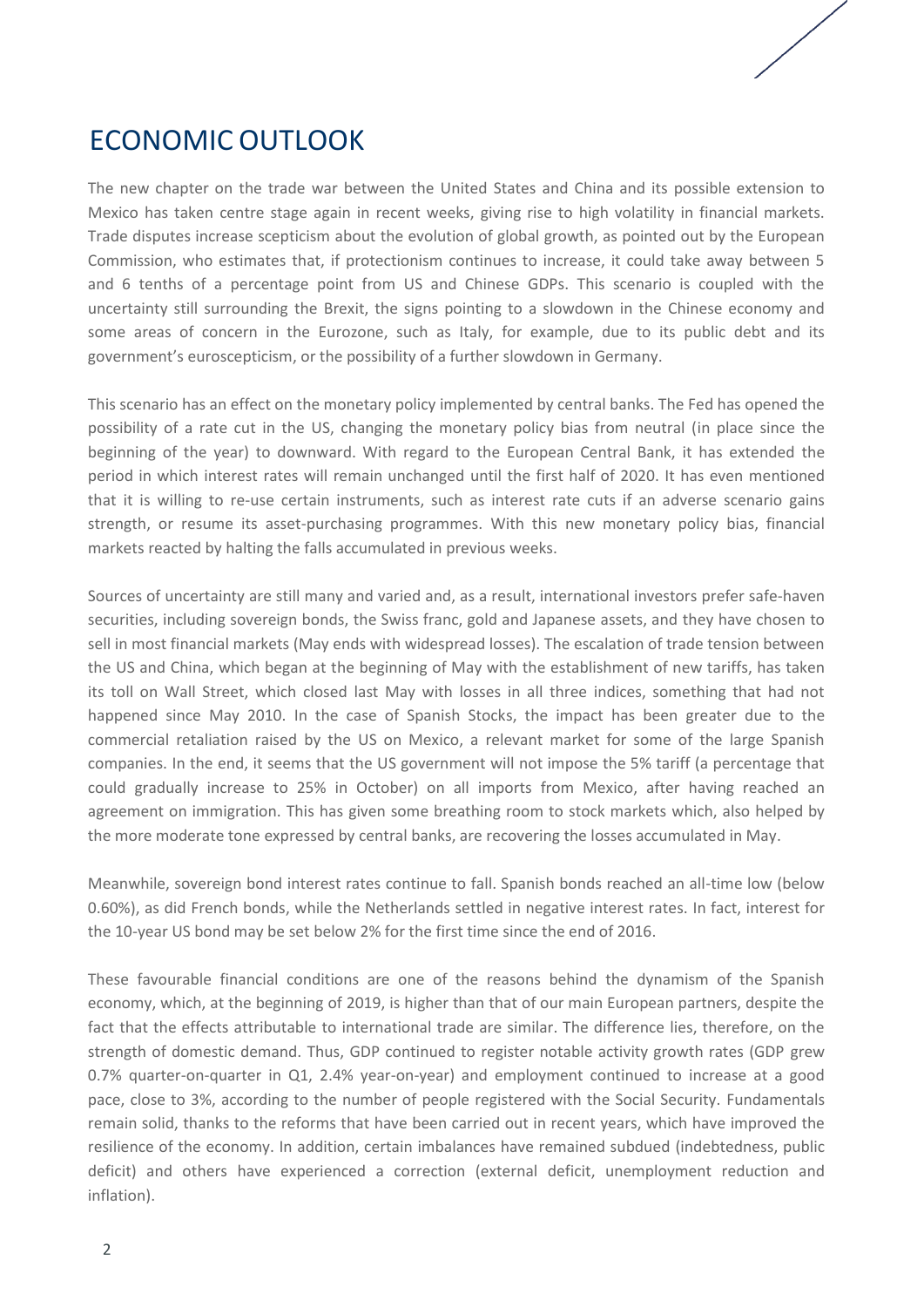

Forecasts for 2019 point to more moderate growth in activity (2.1-2.2%, although the Bank of Spain has raised its GDP forecast to 2.4% in 2019) and in employment, within a context in which financing conditions remain very favourable, job creation will continue and inflation will post very contained growth rates (around 1%). All of this, together with the increase in wages, will contribute to the improvement of family incomes and, therefore, to household consumption, although we should bear in mind those limitations derived from such a low savings rate (4.8%). It is worth highlighting the behaviour of investment, both in capital goods and in construction, as the most dynamic GDP component despite the slowdown in the global economy, the uncertainty at a domestic and international level and the rising costs (wages and taxes, basically). Finally, it should be noted that exports will continue to lose momentum due to weaker activity from our main trading partners and loss of competitiveness.

In the area of macroeconomic imbalances, it should be noted that the European Commission (EC) has recommended Spain's exit from the excessive deficit procedure after having been included in this process for the past 10 years. But, at the same time, it considers that Spain should continue to reduce the deficit to -2% of GDP in 2019, despite the budgetary extension context, and has warned of the risk that Spain will deviate significantly from the fiscal adjustment required for 2019 and 2020. Thus, the Government expects the deficit to fall from -2.5% of GDP in 2018 to -2% in 2019, compared to -2.3% foreseen by the EC, while in 2020 the Government estimates -1.1% in 2020, well below the EC's -2.0% forecast. The EC, therefore, calls for greater expenditure control to correct Spain's structural deficit. In this area, the studies being conducted by the Independent Fiscal Responsibility Authority (AIReF) on the spending review process for certain items should be viewed positively, with the aim of detecting possible inefficiencies and overlaps and thus improve the quality of public expenditure in Spain.

As for the external sector, it continued to lose net lending capacity at the beginning of 2019. According to the balance of payments, the twelve-month accumulated balance up to March was set at 15.5 billion, lower than the 17.6 billion recorded in 2018 as a whole.